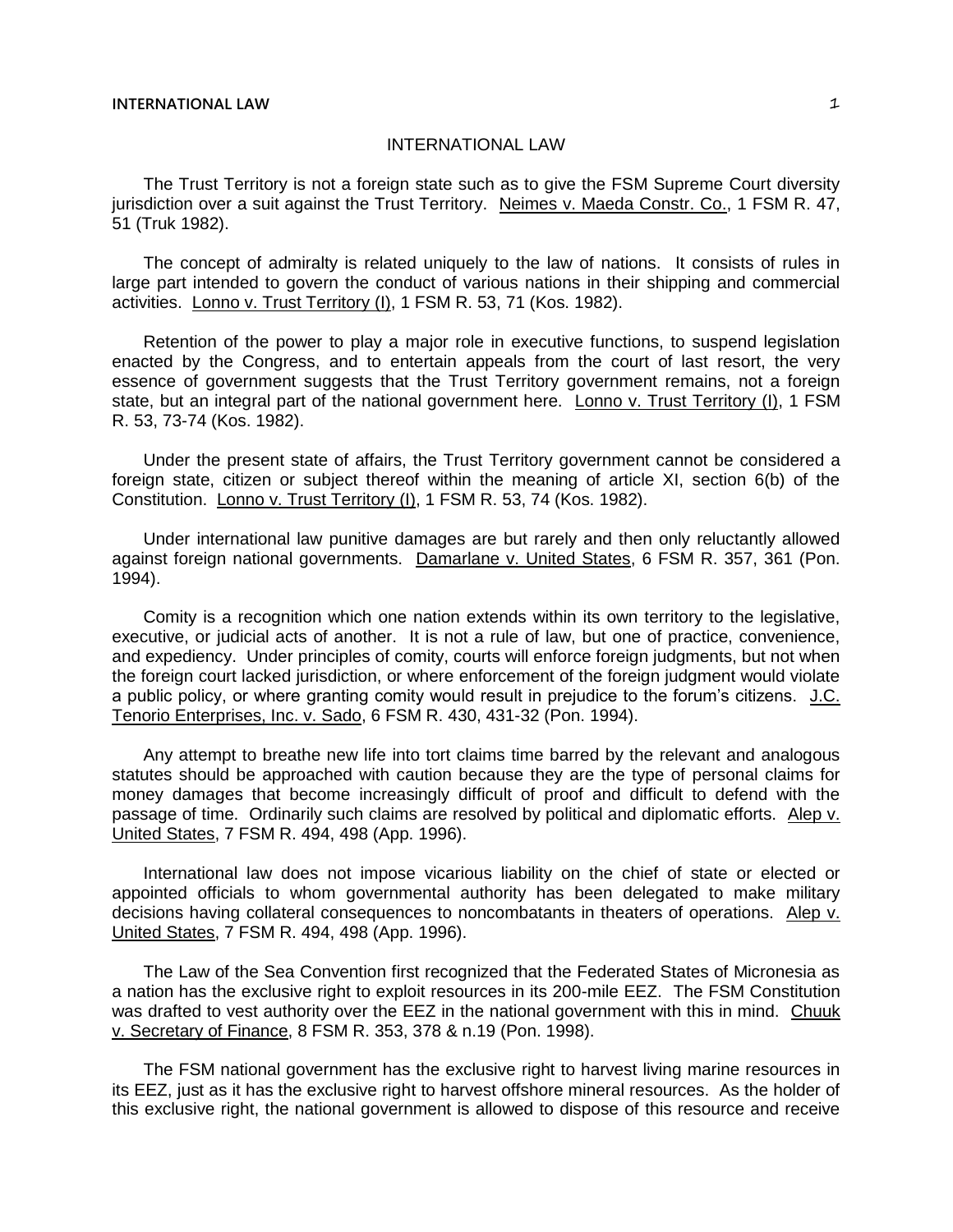revenue in return. Under the Convention on the Law of the Sea, each nation is entitled to exploit its marine resources to the extent it is able to achieve a maximum sustainable yield. When the FSM does not fully exploit its own resources, it is entitled to compensation at the appropriate market rate from foreign fishing vessels which it allows to fish in its waters. Chuuk v. Secretary of Finance, 8 FSM R. 353, 386 (Pon. 1998).

The determination of whether Tonga and its agents are immune from suit is a decision that is better made by the FSM government's executive branch because the FSM Constitution expressly delegates the power to conduct foreign affairs to the President and because whether a party claiming immunity from suit has the status of a foreign sovereign is a matter for the executive branch's determination and is outside the competence of the courts. Kosrae v. M/V Voea Lomipeau, 9 FSM R. 366, 373 (Kos. 2000).

International organizations, their property, and their assets wherever located, and by whomsoever held, are accorded the same immunity from suit and every form of judicial process by the Federated States of Micronesia government that it accords to foreign governments, but the nature of the immunity the FSM affords foreign governments is still an open question. Kosrae v. M/V Voea Lomipeau, 9 FSM R. 366, 373 n.5 (Kos. 2000).

Internal waters are those waters on the landward side, or inside, of the baselines of the territorial sea. The exclusive economic zone starts twelve nautical miles seaward of the baseline and extending outward for another 188 nautical miles. A desire to maximize the area that might be included within the baselines, subject to the FSM's international treaty obligations, cannot be interpreted as a recognition of state ownership of the ocean resources 12 to 200 nautical outside of those baselines when drawn. Chuuk v. Secretary of Finance, 9 FSM R. 424, 430-31 (App. 2000).

Under the United Nations Convention on the Law of the Sea, an international treaty to which the FSM has acceded and which is now in effect, coastal nations do not have sovereign ownership of the resources in their exclusive economic zones. Coastal nations only have sovereign rights for the purpose of exploring and exploiting, conserving and managing natural resources, whether living or non-living. These rights are subject to numerous duties, including the duty to allow other nations access to the living resources of its exclusive economic zone if the coastal nation does not have the domestic capacity to harvest the entire allowable catch in its exclusive economic zone. Chuuk v. Secretary of Finance, 9 FSM R. 424, 432 (App. 2000).

Under the Law of the Sea Convention, a coastal nation does not "own" the fish in its exclusive economic zone. But a coastal nation does "own," if "own" is the right word, the sovereign right to exploit those fish and control who is given the access to its exclusive economic zone and the opportunity to reduce those fish to proprietary ownership. Chuuk v. Secretary of Finance, 9 FSM R. 424, 432 (App. 2000).

A suit over an incident involving a foreign vessel, will not be dismissed when the vessel was engaged in commercial activity, and not in sovereign acts. Kosrae v. Kingdom of Tonga, 9 FSM R. 522, 523 (Kos. 2000).

Conduct attributable to a state that is intended to, and does, effectively deprive an alien of substantially all of the benefit of his interest in property, constitutes a taking of the property, even though the state does not deprive him of his entire legal interest in the property. If a government harasses a foreign entrepreneur in such a way as to make the enterprise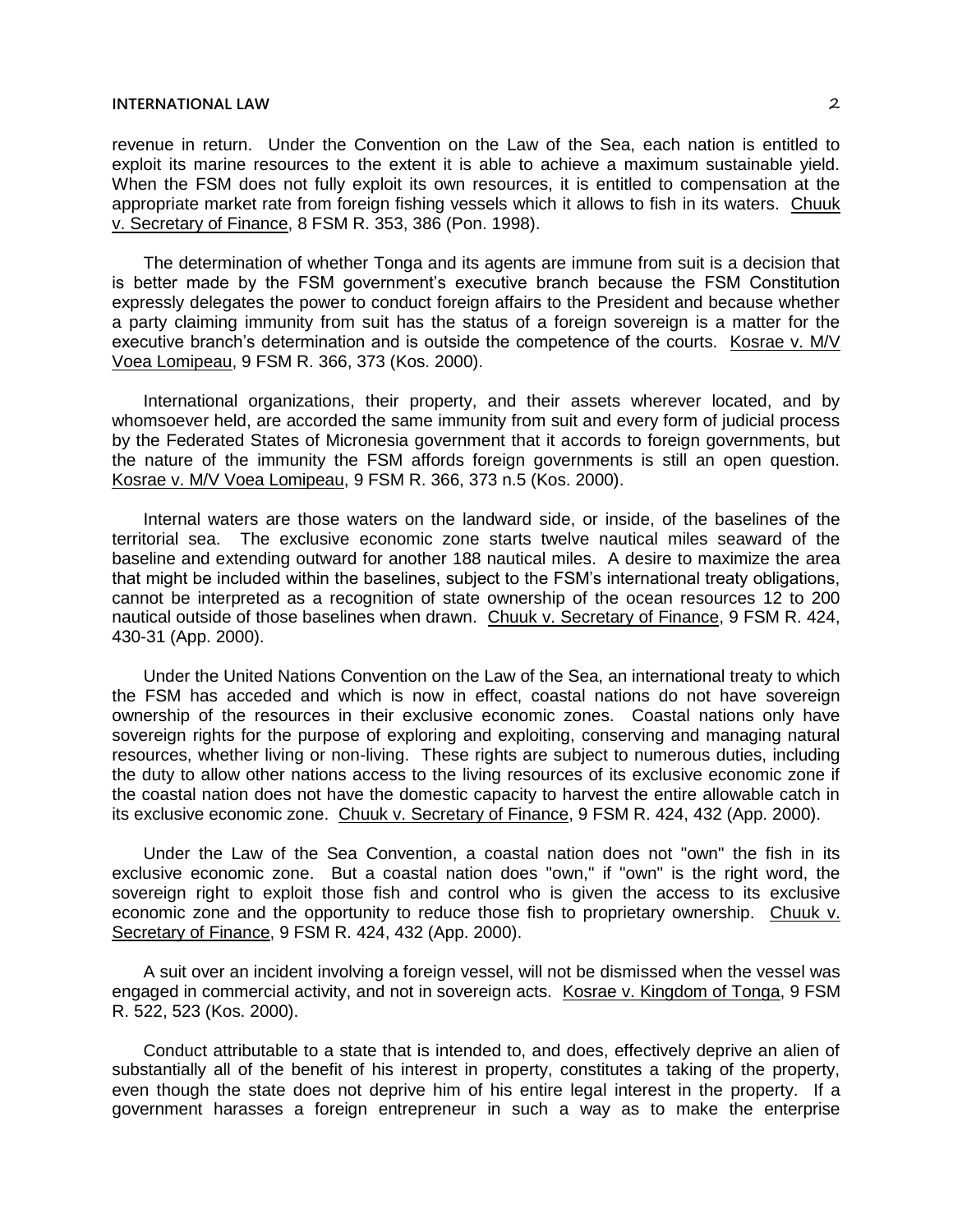unprofitable, one of two outcomes may follow: the entrepreneur may abandon the property or the entrepreneur may sell it to the government at a price which reflects only the diminished potential of the firm. The first is usually classified as a "creeping expropriation" and the second becomes a case of coercion. However, conduct attributable to a state may deprive an alien's property of value without constituting a taking. AHPW, Inc. v. FSM, 12 FSM R. 114, 120-21 (Pon. 2003).

What is now the Federated States of Micronesia was a part of the Trust Territory of the Pacific Islands during the United Nations Trusteeship, and the government of the Trust Territory was not an agency of the United States. When the present Federated States of Micronesia was part of the Trust Territory of the Pacific Islands, the Federated States of Micronesia was a foreign country relative to the United States, and not a U.S. territory. In re Neron, 16 FSM R. 472, 473-74 (Pon. 2009).

The Federated States of Micronesia is not, and historically was not, a U.S. territory. In re Neron, 16 FSM R. 472, 474 (Pon. 2009).

Although the court will not judge the actions of the U.S. government, when the case's disposition does not require the court to judge those actions, the court can and will judge the actions of the parties to the case if there are satisfactory criteria to do so. FSM v. GMP Hawaii, Inc., 16 FSM R. 479, 485 (Pon. 2009).

The international nature of admiralty and maritime law would necessitate that FSM statutory maritime law be applied uniformly throughout the FSM and not vary from island to island because the concept of admiralty law is related uniquely to the law of nations and it consists of rules in large part intended to govern the conduct of various nations in their shipping and commercial activities. People of Eauripik ex rel. Sarongelfeg v. F/V Teraka No. 168, 18 FSM R. 532, 538 (Yap 2013).

Pacta sunt servanda ("agreements must be kept"), is the rule of law that applies to all agreements made within the framework of the international legal system, and is the basis of the law of treaties, and once in force treaties are binding on the parties to them and must be performed in good faith. FSM v. Ezra, 19 FSM R. 486, 492 & n.5 (Pon. 2014).

Although the FSM has not acceded to, ratified, or otherwise adopted Vienna Convention on the Law of Treaties of May 1969, pacta sunt servanda is international customary law that binds the FSM independently. FSM v. Ezra, 19 FSM R. 486, 492 n.5 (Pon. 2014).

Customary international law can be derived from a variety of sources, but most often from a general and consistent practice of states, and the "practice of the states" includes: 1) all manner of actual behaviors as well as public statements and instructions from diplomatic and official governmental bodies; 2) international agreements codifying or contributing to the emergence of international law; 3) and can also be derived from general principles common to all legal systems. There is no precise formula to indicate how widespread a practice must be before it is accepted as a general practice. FSM v. Ezra, 19 FSM R. 486, 492 & n.8 (Pon. 2014).

All nations have a duty and obligation over its territory and general authority over its nationals. This duty requires: 1) prescription, 2) adjudication, and 3) enforcement of international law. Prescription is the nation's responsibility to make sure that its laws, whether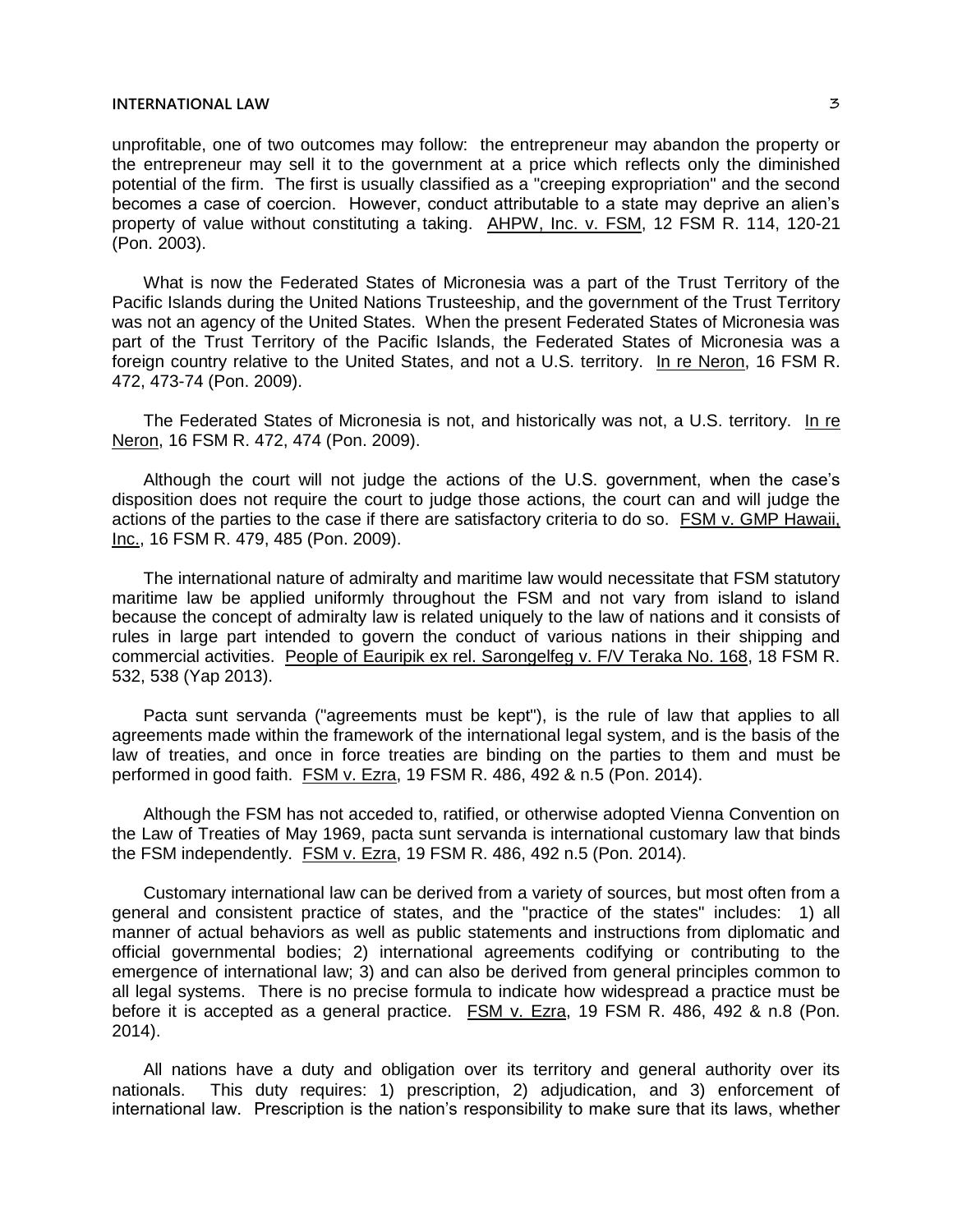created by legislation, executive order, rule or regulation, or court order enable it to carry out its international obligations. Adjudication is the requirement that persons or things are subject to the process of its courts or administrative tribunals, whether civil or criminal proceedings. Finally, enforcement of the law requires the nation to induce or compel compliance and punish noncompliance with its laws through the courts, police, or by other action. FSM v. Ezra, 19 FSM R. 486, 493 (Pon. 2014).

Since the FSM became a member state of the United Nations, it has reciprocal obligations to the international community to redress wrongs in good faith under the provisions of the U.N. Charter. FSM v. Ezra, 19 FSM R. 486, 496 n.15 (Pon. 2014).

The territorial sea is the waters within 12 nautical miles seaward of FSM island baselines, and the exclusive economic zone is the water seaward of the territorial sea outward to 200 nautical miles from the island baselines. FSM v. Kimura, 20 FSM R. 297, 302 (Pon. 2016).

Passage by Vietnamese through the FSM territorial waters was not innocent and therefore unlawful when it was for the purpose of illegal sea cucumber harvesting, and thus it provides a sufficient factual basis for a guilty plea to entry without a permit. FSM v. Bui Van Cua, 20 FSM R. 588, 590-91 (Pon. 2016).

### ─ Diplomatic Relations

It would seem, as a matter of comity among sovereign nations, the Korean Embassy would expect that after the receipt of its diplomatic note, the FSM Department of Foreign Affairs would promptly and voluntarily, long before the trial court ordered it, file its determination that the Korean defendants had diplomatic immunity from suit. McIlrath v. Amaraich, 11 FSM R. 502, 507 (App. 2003).

The FSM President is authorized to enter into diplomatic relations with foreign governments and to consent to the establishment of diplomatic missions in the FSM. FSM v. Ezra, 19 FSM R. 486, 491 (Pon. 2014).

Members of diplomatic missions, and their families and private servants, and diplomatic couriers assigned to the mission must be afforded the privileges, immunities, protections, and exemptions specified in the April 18, 1961 Vienna Convention on Diplomatic Relations, and the diplomatic mission's premises is inviolable. FSM v. Ezra, 19 FSM R. 486, 491 (Pon. 2014).

An embassy's inviolability and protection is law, made by treaty, and the magnitude of the infraction is irrelevant since inviolability is a foundation of international law that precludes even the slightest violation because there is no more fundamental prerequisite for the maintenance of good relations between the countries in today's interdependent world than the inviolability of diplomatic envoys and embassies. The inviolability rule applies to the embassy building, or parts of buildings and land ancillary thereto, irrespective of ownership and to a diplomatic agent's private residence. FSM v. Ezra, 19 FSM R. 486, 491 & n.4 (Pon. 2014).

Under the Vienna Convention, the receiving country is under a special duty to protect diplomatic persons, places, and things against any intrusion or damage, and to prevent any disturbance of peace of the mission or impairment of its dignity. FSM v. Ezra, 19 FSM R. 486, 491 (Pon. 2014).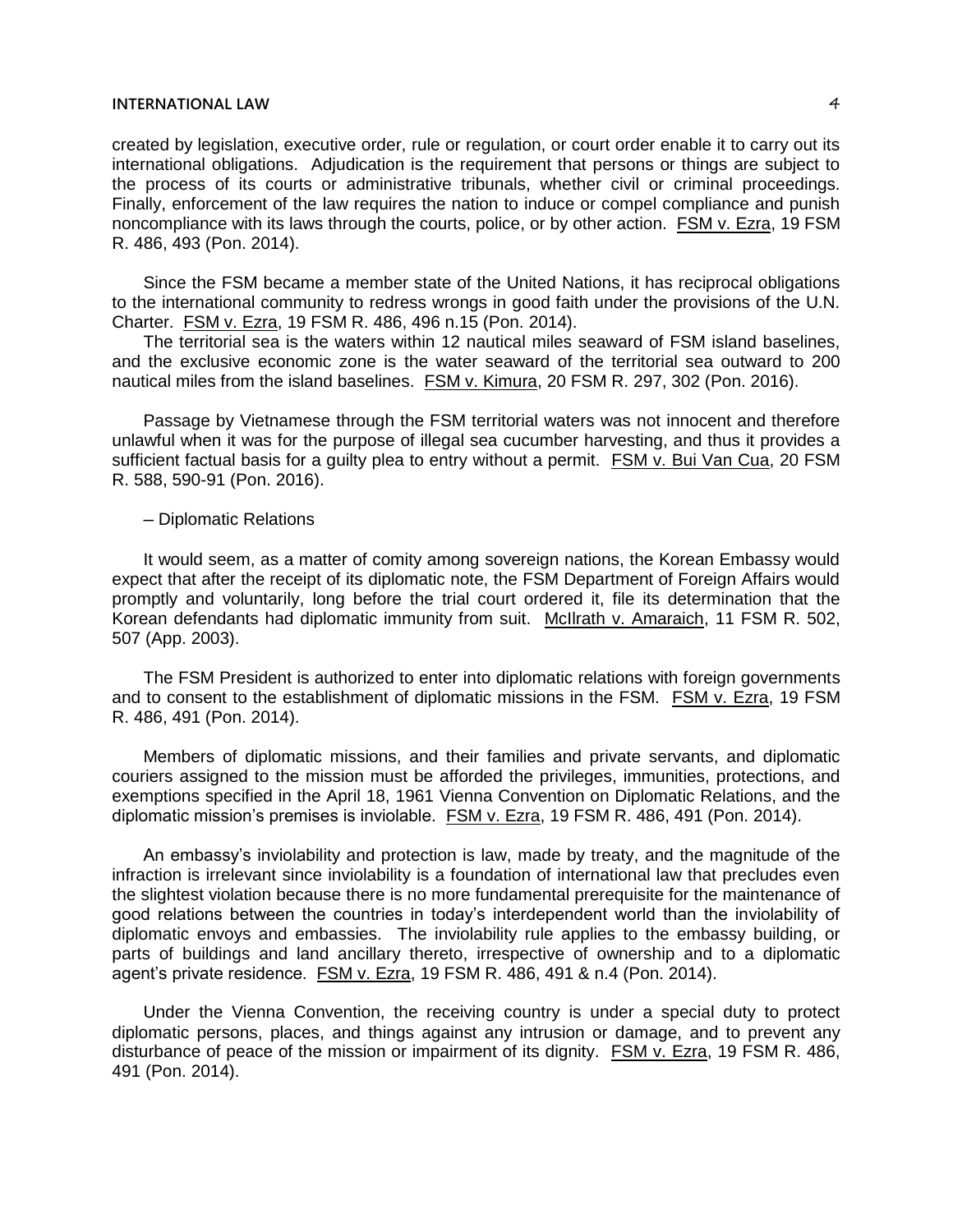#### **INTERNATIONAL LAW ─ DIPLOMATIC RELATIONS** 5

Since the Constitution explicitly grants the FSM Supreme Court trial division concurrent and original jurisdiction over any cases arising under treaties and since a breach of the inviolability of the embassy premises is a direct violation of an international treaty and international law, the FSM Supreme Court trial division has original jurisdiction over a prosecution for a misdemeanor trespass and theft committed in a foreign embassy. FSM v. Ezra, 19 FSM R. 486, 491-92 (Pon. 2014).

Internationally protected persons are entitled to special protection. Those persons are entitled to a higher degree of protection than afforded to ordinary citizens. FSM v. Ezra, 19 FSM R. 486, 493 n.9 (Pon. 2014).

Under international law, the state is expected to provide an effective civil remedy, and/or criminal sanction when damage or injury to a diplomatic mission occurs. If it does not do so, the claim might proceed before an international tribunal. FSM v. Ezra, 19 FSM R. 486, 493 (Pon. 2014).

In order to fulfill its treaty obligations to protect diplomats, as governed through the application of international law, the FSM must apply its national criminal code of law to private citizens acting within its territorial control. FSM v. Ezra, 19 FSM R. 486, 493 (Pon. 2014).

Exclusive national jurisdiction over a trespass and theft at the Chinese Embassy is proper under 11 F.S.M.C. 104(7)(a)(ii) as an otherwise undefined national crime, but jurisdiction is not proper under 11 F.S.M.C. 104(7)(a)(i) where an exclusive list of national crimes is defined. FSM v. Ezra, 19 FSM R. 486, 494 (Pon. 2014).

The Chinese Embassy does not enjoy full extraterritoriality under the Vienna Convention on Diplomatic Relations, but is afforded special privileges therein because the status of diplomatic premises arises from the rules of law relating to immunity from the prescriptive and enforcement jurisdiction of the receiving state; the premises are not a part of the territory of the sending state. That embassy premises are inviolable does not mean that they are extraterritorial. FSM v. Ezra, 19 FSM R. 486, 495 n.13 (Pon. 2014).

Under 11 F.S.M.C. 104(7)(a)(ii), the FSM Supreme Court's trial division has exclusive jurisdiction over a trespass and theft at the Chinese Embassy because ambassadors, and all foreign officials, are explicitly intended to be protected by the national government and breaching of an embassy's sanctity affects the personal residence of the ambassador, and directly affects the ambassador's staff, many of whom are legally protected foreign officials; because, although the embassy's physical premises are not explicitly listed in the Constitution as protected property they are necessarily, and implicitly, included within relationship with the ambassador and other foreign diplomats; because the duty of protecting the physical diplomatic mission is an express requirement of the agreement between the FSM and China and the Vienna Convention, statutorily incorporated by reference, requires the protection of the embassy itself; and because this is of an indisputably international character, a fortiori of a national character, and therefore beyond the reach of the state power to control. FSM v. Ezra, 19 FSM R. 486, 496 (Pon. 2014).

The FSM has enacted legislation that gives positive effect to the Vienna Convention on Diplomatic Relations of April 18, 1961. Estate of Gallen v. Governor, 21 FSM R. 457, 461 (Pon. 2018).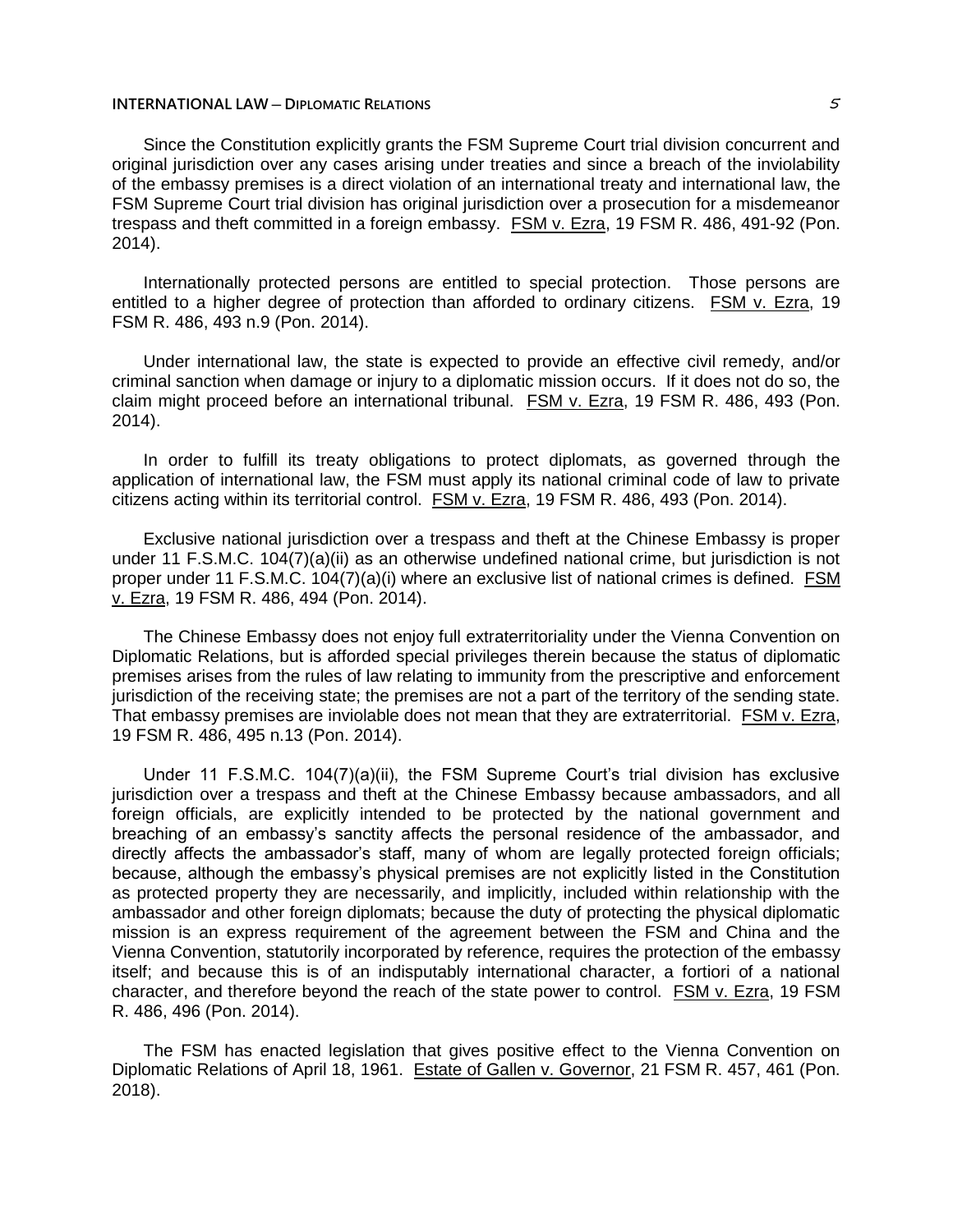#### **INTERNATIONAL LAW ─ DIPLOMATIC RELATIONS** 6

Diplomatic missions, members of the mission, and their families and private servants, and diplomatic couriers assigned to the mission shall be afforded the privileges, immunities, protections, and exemptions specified in the Vienna Convention on Diplomatic Relations of April 18, 1961. Estate of Gallen v. Governor, 21 FSM R. 457, 461 (Pon. 2018).

The FSM statute explicitly incorporates the Vienna Convention's diplomatic immunity provisions into FSM law. Thus, the Vienna Convention's diplomatic immunity provisions apply in the FSM, regardless of whether the Vienna Convention is self-executing. Estate of Gallen v. Governor, 21 FSM R. 457, 461 (Pon. 2018).

Since no reciprocal determination has been made concerning the Chinese Embassy, the Vienna Convention's diplomatic immunity provisions apply unaltered to the Chinese Embassy in the FSM. Estate of Gallen v. Governor, 21 FSM R. 457, 461 (Pon. 2018).

Any action or proceeding brought against an individual who is entitled to diplomatic immunity with respect to such action or proceeding under any FSM law extending diplomatic privileges and immunities, must be dismissed. Such immunity may be established upon motion or suggestion by or on behalf of the individual, or as otherwise permitted by law or applicable rules of procedure. Estate of Gallen v. Governor, 21 FSM R. 457, 461 (Pon. 2018).

The Vienna Convention on Diplomatic Relations embodies customary international law, including the "practice of states," and under international law and FSM statute, the Chinese Embassy premises is inviolable, and its premises shall be immune from search, requisition, attachment, or execution. Estate of Gallen v. Governor, 21 FSM R. 457, 461 (Pon. 2018).

Embassy premises, since they are held on behalf of the sending state for the purposes of the mission, are thus immune from suit. Estate of Gallen v. Governor, 21 FSM R. 457, 461 (Pon. 2018).

The Chinese Embassy is immune from litigation. This immunity is established by treaty (the Vienna Convention), by customary international law, and by FSM statutory law. Estate of Gallen v. Governor, 21 FSM R. 457, 461 (Pon. 2018).

An embassy's immunity from litigation is not dependent on the FSM's issuance of a diplomatic note or effective only once the FSM has issued a diplomatic note, and not before; it is effective upon the establishment of the diplomatic mission. Estate of Gallen v. Governor, 21 FSM R. 457, 462 (Pon. 2018).